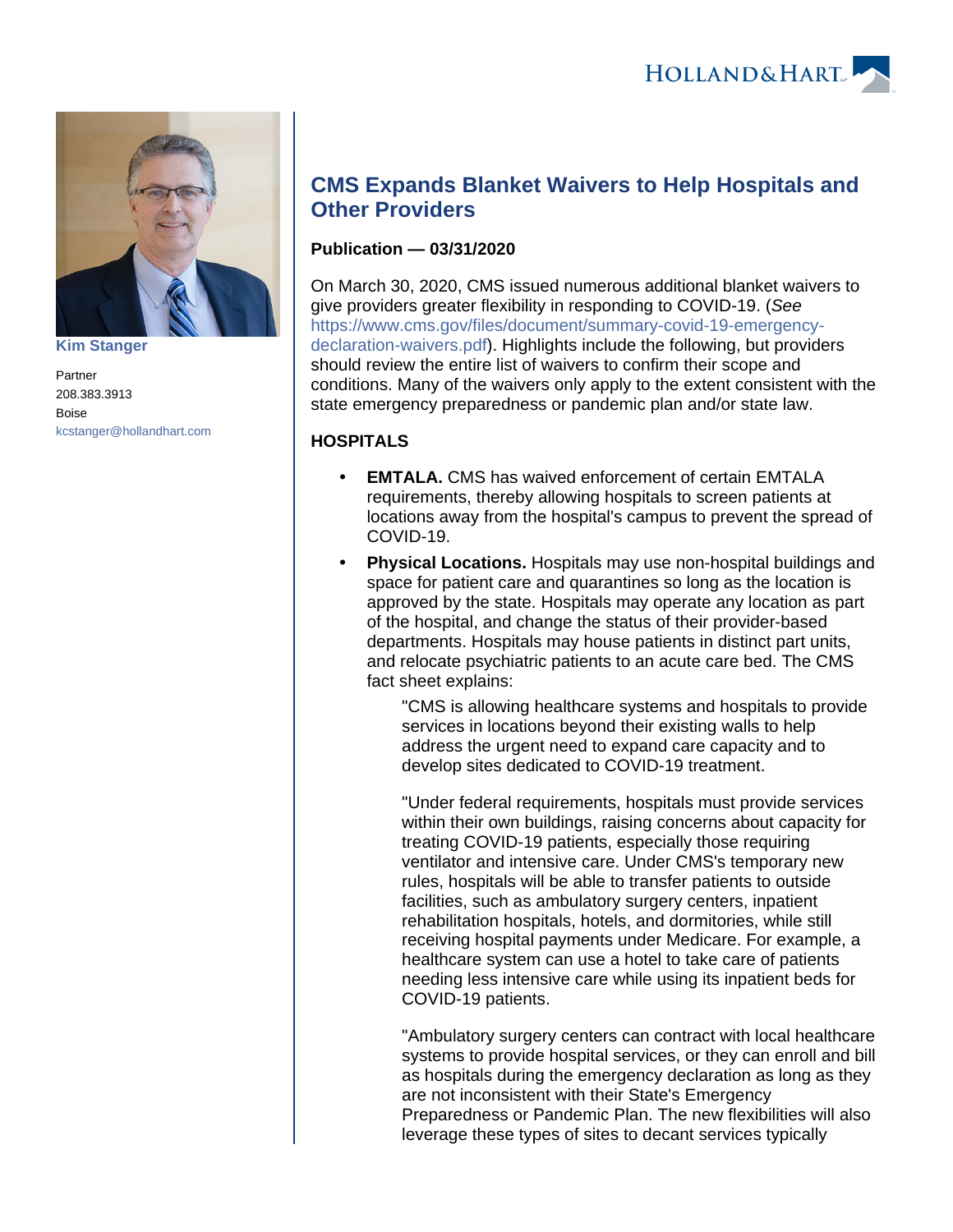

provided by hospitals such as cancer procedures, trauma surgeries, and other essential surgeries.

…

"The new CMS guidelines allows healthcare systems, hospitals, and communities to set up testing and screening sites exclusively for the purpose of identifying COVID-19 positive patients in a safe environment."

[\(https://www.cms.gov/newsroom/fact-sheets/additional](https://www.cms.gov/newsroom/fact-sheets/additional-backgroundsweeping-regulatory-changes-help-us-healthcare-system-address-covid-19-patient)[backgroundsweeping-regulatory-changes-help-us-healthcare](https://www.cms.gov/newsroom/fact-sheets/additional-backgroundsweeping-regulatory-changes-help-us-healthcare-system-address-covid-19-patient)[system-address-covid-19-patient](https://www.cms.gov/newsroom/fact-sheets/additional-backgroundsweeping-regulatory-changes-help-us-healthcare-system-address-covid-19-patient))

- **Stark Law and Support for Physicians.** CMS has issued a blanket waiver for violations of the Stark Law, thereby allowing hospitals and other providers to provide support for physicians and modify existing financial arrangements to ensure coverage during the COVID-19 pandemic. The fact sheet that accompanied the new waivers confirmed that hospitals may "provide benefits and support to their medical staffs, such as multiple daily meals, laundry service for personal clothing, or child care services while the physicians and other staff are at the hospital providing patient care." [\(https://www.cms.gov/newsroom/fact-sheets/additional](https://www.cms.gov/newsroom/fact-sheets/additional-backgroundsweeping-regulatory-changes-help-us-healthcare-system-address-covid-19-patient)[backgroundsweeping-regulatory-changes-help-us-healthcare](https://www.cms.gov/newsroom/fact-sheets/additional-backgroundsweeping-regulatory-changes-help-us-healthcare-system-address-covid-19-patient)[system-address-covid-19-patient](https://www.cms.gov/newsroom/fact-sheets/additional-backgroundsweeping-regulatory-changes-help-us-healthcare-system-address-covid-19-patient)).
- **Medical Staff.** Physicians may practice in the hospital without full credentialing.
- **Physician Services.** Patients need not be under the care of a physician.
- **Anesthesia Services.** CRNAs need not be supervised by physicians to the extent consistent with state law.
- **Verbal Orders.** Hospitals have greater flexibility in using verbal orders.
- **Telehealth.** Hospitals may provide telehealth without credentialing agreements with off-site hospitals.
- **Patient Rights.** Hospitals impacted by a widespread outbreak of COVID-19 are not required to comply with certain patient rights, including visitation rights.
- **Medical Records.** Hospitals are not held to strict standards for staffing or medical record content.
- **Discharge Planning.** Certain rules concerning reporting and processes relating to discharge planning are relaxed.
- **Others.** Other waivers apply to CAH requirements, advance directives, reporting requirements, sterile compounding, utilization review, written policies and procedures, quality assessments, nursing services, dietary services, respiratory care, etc.

**LONG-TERM CARE FACILITIES, SKILLED NURSING FACILITIES ("SNF") AND/OR NURSING FACILITIES ("NF")**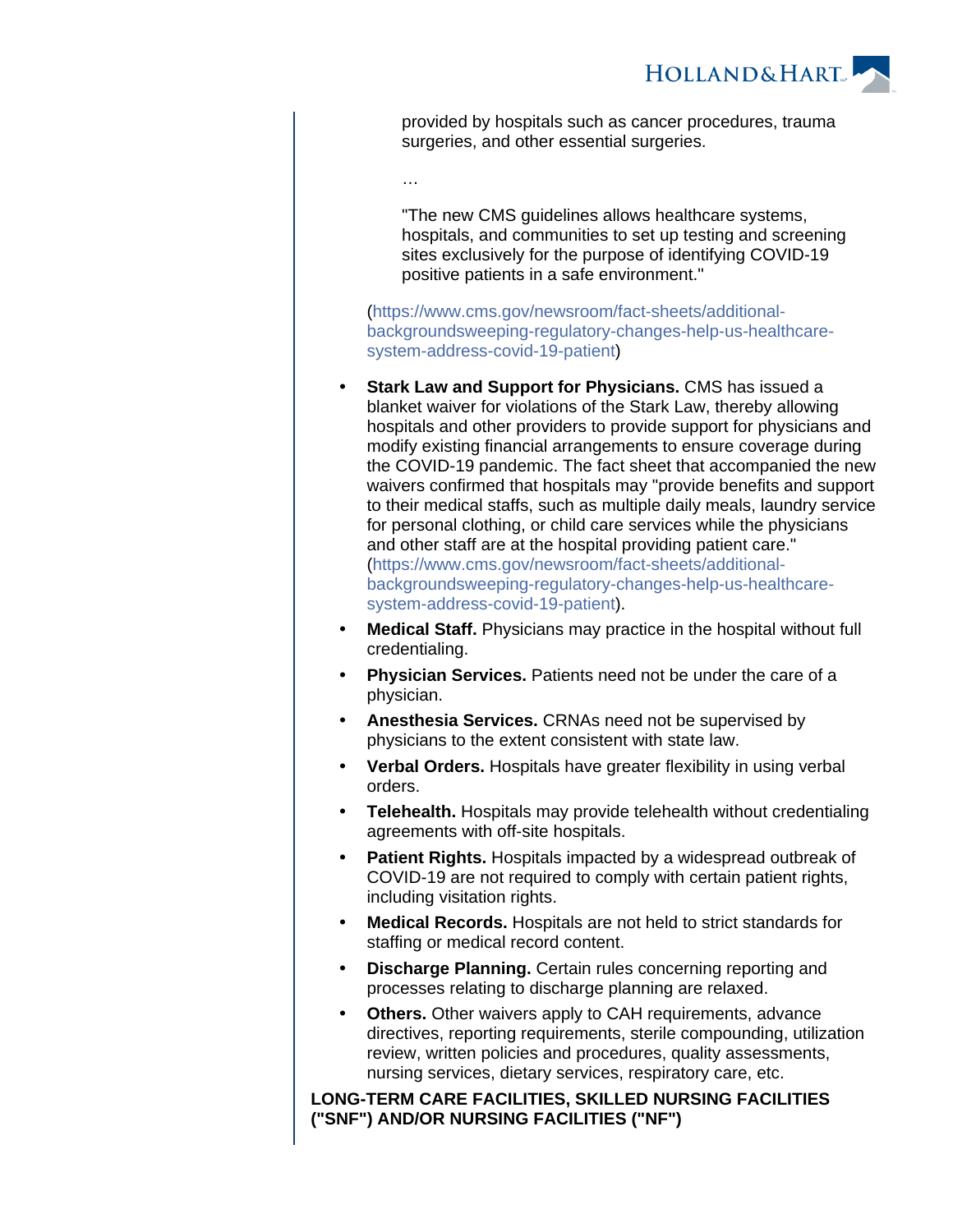

- **3-Day Prior Hospitalization.** Medicare will not require the 3-day prior hospitalization to cover the SNF service.
- **Assessments.** Assessments for new residents are suspended for 30 days.
- **Physical Locations.** Residents may be placed with others to avoid COVID-19 infections. Non-SNF buildings may be used temporarily to isolate residents with COVID-19. CMS will waive certain requirements to facilitate opening a NF to quickly permit isolation of COVID-19 residents. Non-resident rooms may be temporarily used to house residents.
- **Resident Groups.** The right to participate in resident groups may be suspended.
- **Nurse Aides.** CMS has extended the time that a nurse aide may be used without training and certification so long as they are competent to perform their duties.
- **Physician Visits.** Physician visits may be conducted via telehealth.
- **Resident Transfers and Discharges.** Facilities have greater flexibility in transferring and discharging residents to protect or isolate residents.

#### **HOSPICES**

- **Volunteers.** Hospices are not required to use volunteers.
- **Assessments.** The time for comprehensive assessments is extended.
- **Non-Core Services.** Hospices need not provide the non-core services.
- **Onsite Visits.** Nurses are not required to conduct the onsite supervisory visit every two weeks.

#### **HOME HEALTH AGENCIES ("HHA")**

- **Reporting.** CMS has extended to the timeframe for OASIS Transmissions.
- **Initial Assessment.** HHAs may perform the initial assessment remotely or by record review.
- **Onsite Nurse Visits.** Nurses are not required to conduct the onsite visit every two weeks.

#### **PRACTITIONERS**

 **Out-of-State Practitioners.** Medicare will pay for services provided by a physician or non-physician practitioner licensed in another state even if he or she is not licensed in the state where the patient is located if the practitioner: (i) is enrolled in Medicare; (ii) has a valid license to practice in the state that relates to his or her Medicare enrollment; (iii) is furnishing services in a state in which the COVID-19 emergency exists; and (iv) is not affirmatively excluded from practicing in the state. Note that state laws are not affected by this waiver, so the practitioner must still ensure compliance with applicable state laws.